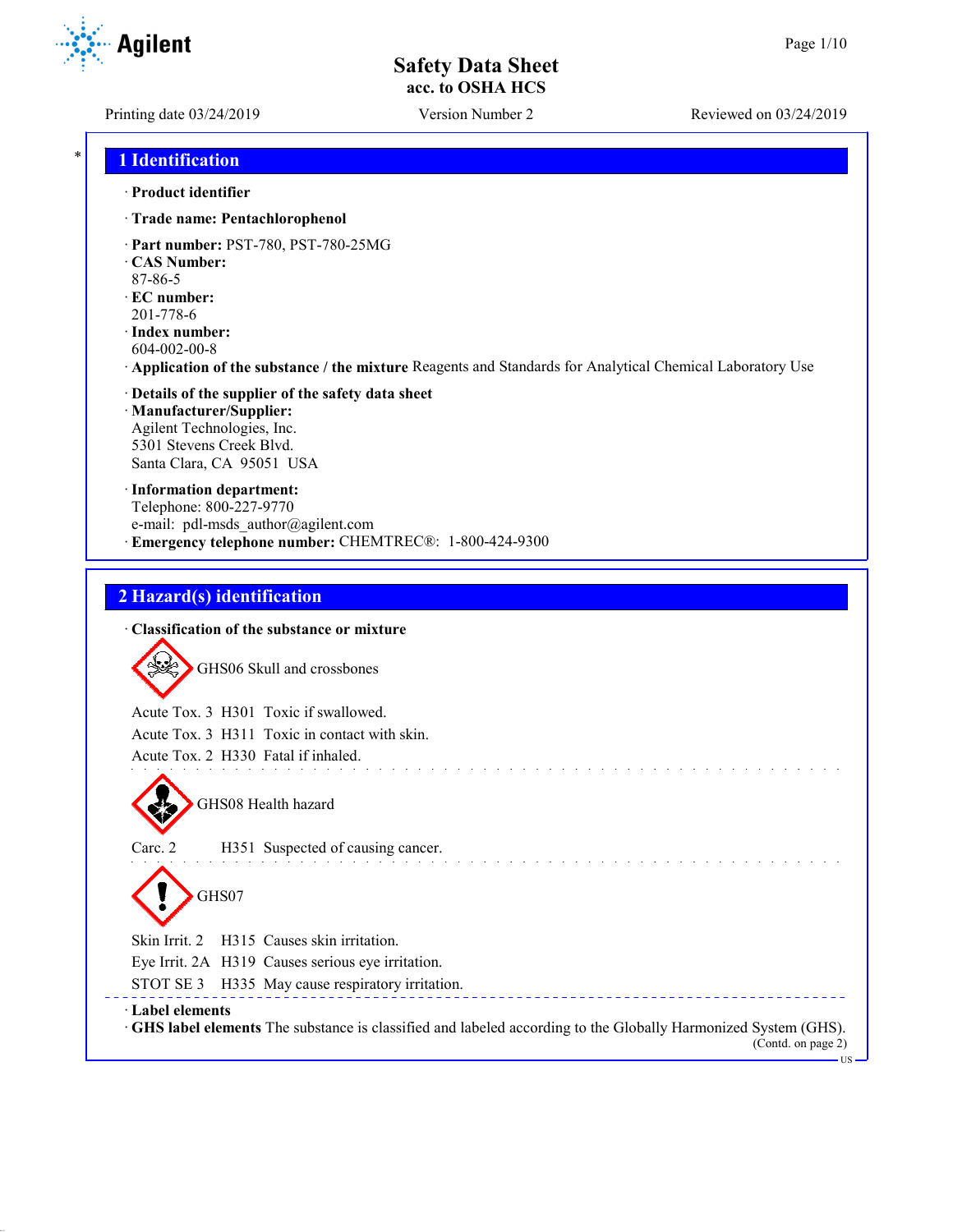Printing date 03/24/2019 Version Number 2 Reviewed on 03/24/2019

**Trade name: Pentachlorophenol**



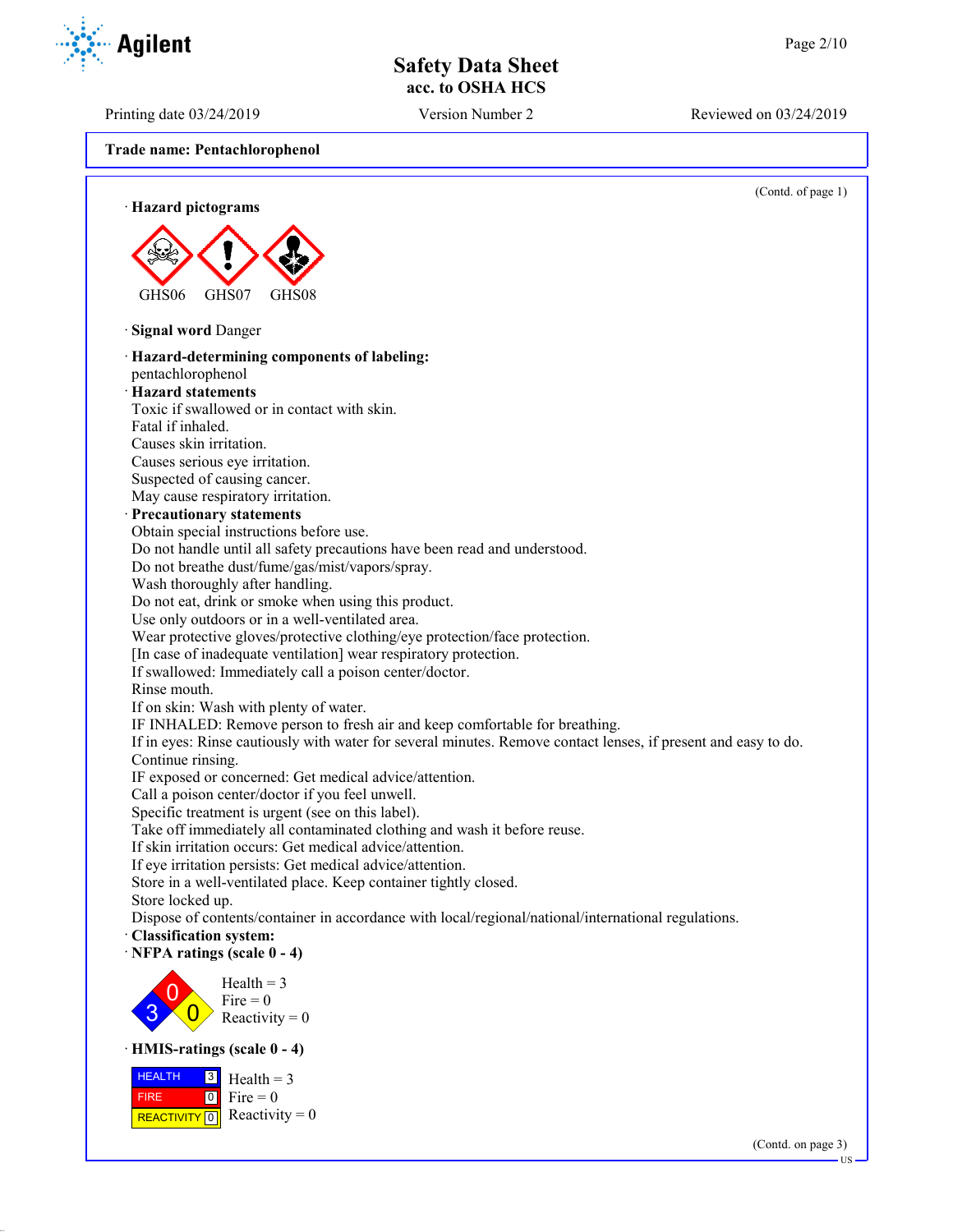Printing date 03/24/2019 Version Number 2 Reviewed on 03/24/2019

**Trade name: Pentachlorophenol**

(Contd. of page 2)

- · **Other hazards**
- · **Results of PBT and vPvB assessment**
- · **PBT:** Not applicable.
- · **vPvB:** Not applicable.

## **3 Composition/information on ingredients**

- · **Chemical characterization: Substances**
- · **CAS No. Description**
- 87-86-5 pentachlorophenol
- · **Identification number(s)**
- · **EC number:** 201-778-6
- · **Index number:** 604-002-00-8

#### **4 First-aid measures**

#### · **Description of first aid measures**

· **General information:**

Immediately remove any clothing soiled by the product.

Remove breathing apparatus only after contaminated clothing have been completely removed.

- In case of irregular breathing or respiratory arrest provide artificial respiration.
- · **After inhalation:**
- Supply fresh air or oxygen; call for doctor.
- In case of unconsciousness place patient stably in side position for transportation.
- · **After skin contact:** Immediately wash with water and soap and rinse thoroughly.
- · **After eye contact:**

Rinse opened eye for several minutes under running water. If symptoms persist, consult a doctor.

- · **After swallowing:** Do not induce vomiting; immediately call for medical help.
- · **Information for doctor:**
- · **Most important symptoms and effects, both acute and delayed** No further relevant information available.
- · **Indication of any immediate medical attention and special treatment needed**

No further relevant information available.

#### **5 Fire-fighting measures**

- · **Extinguishing media**
- · **Suitable extinguishing agents:** Use fire fighting measures that suit the environment.
- · **Special hazards arising from the substance or mixture**
- During heating or in case of fire poisonous gases are produced.
- · **Advice for firefighters**
- · **Protective equipment:** Mouth respiratory protective device.

#### **6 Accidental release measures**

· **Personal precautions, protective equipment and emergency procedures** Mount respiratory protective device.

- · **Environmental precautions:** Do not allow to enter sewers/ surface or ground water.
- · **Methods and material for containment and cleaning up:**
- Dispose contaminated material as waste according to item 13.

(Contd. on page 4)



US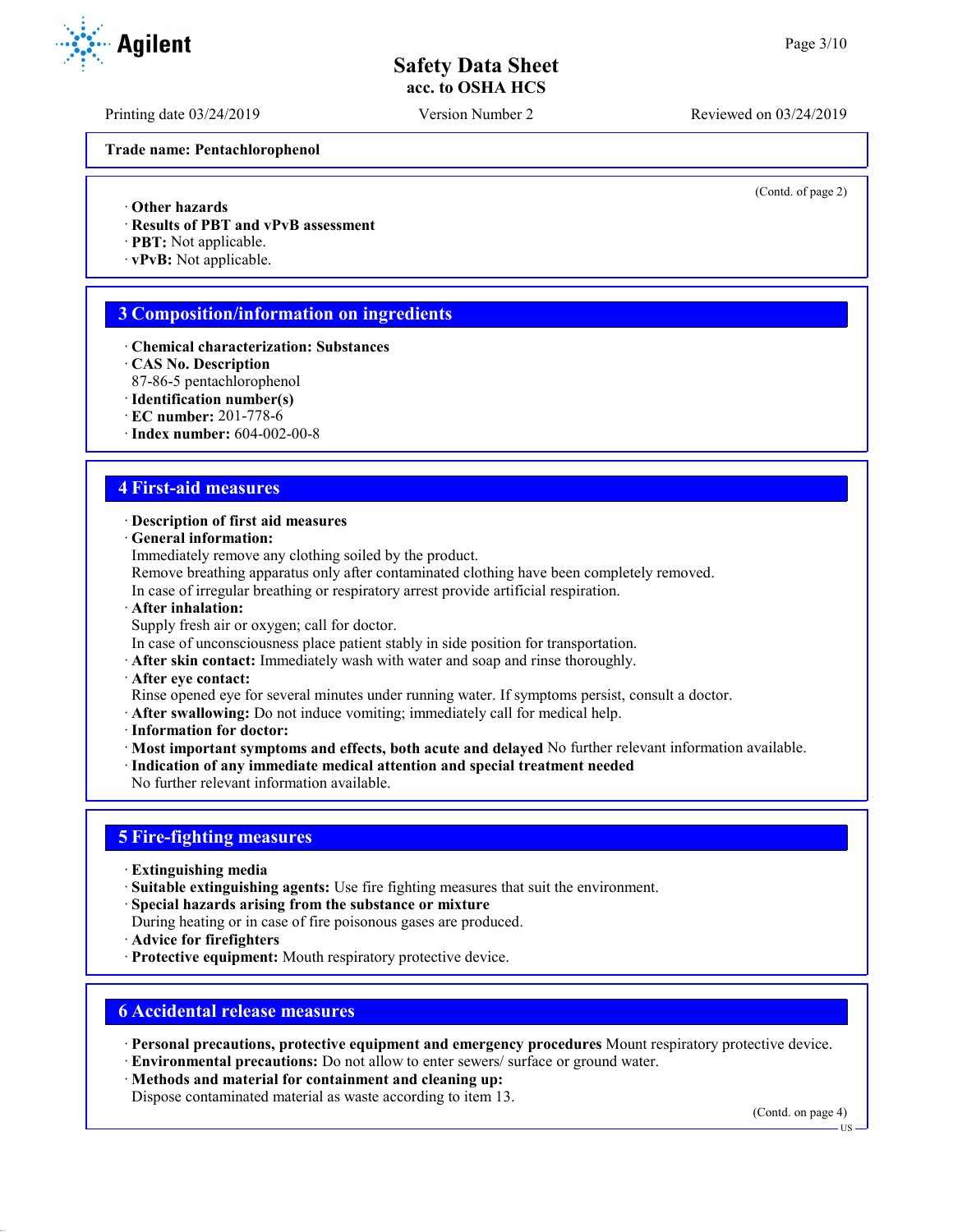Printing date 03/24/2019 Version Number 2 Reviewed on 03/24/2019

**Trade name: Pentachlorophenol**

Ensure adequate ventilation. · **Reference to other sections**

See Section 7 for information on safe handling.

See Section 8 for information on personal protection equipment.

See Section 13 for disposal information.

### · **Protective Action Criteria for Chemicals**

· **PAC-1:**

· **PAC-2:**

· **PAC-3:**

## **7 Handling and storage**

· **Handling:**

- · **Precautions for safe handling**
- Thorough dedusting.

Ensure good ventilation/exhaustion at the workplace.

Open and handle receptacle with care.

· **Information about protection against explosions and fires:** Keep respiratory protective device available.

· **Conditions for safe storage, including any incompatibilities**

· **Storage:**

- · **Requirements to be met by storerooms and receptacles:** No special requirements.
- · **Information about storage in one common storage facility:** Not required.
- · **Further information about storage conditions:** Keep receptacle tightly sealed.
- · **Specific end use(s)** No further relevant information available.

#### \* **8 Exposure controls/personal protection**

· **Additional information about design of technical systems:** No further data; see item 7.

#### · **Control parameters**

| Components with limit values that require monitoring at the workplace: |                                                                                                                                  |  |
|------------------------------------------------------------------------|----------------------------------------------------------------------------------------------------------------------------------|--|
|                                                                        | 87-86-5 pentachlorophenol                                                                                                        |  |
|                                                                        | PEL Long-term value: $0.5 \text{ mg/m}^3$<br>Skin                                                                                |  |
|                                                                        | REL   Long-term value: $0.5 \text{ mg/m}^3$<br>Skin                                                                              |  |
|                                                                        | TLV Short-term value: $1*$ mg/m <sup>3</sup><br>Long-term value: $0.5*$ mg/m <sup>3</sup><br>Skin; BEI;*inhalable fraction+vapor |  |
|                                                                        | (Contd. on page 5)                                                                                                               |  |



(Contd. of page 3)

 $1 \text{ mg/m}^3$ 

 $15$  mg/m<sup>3</sup>

 $150$  mg/m<sup>3</sup>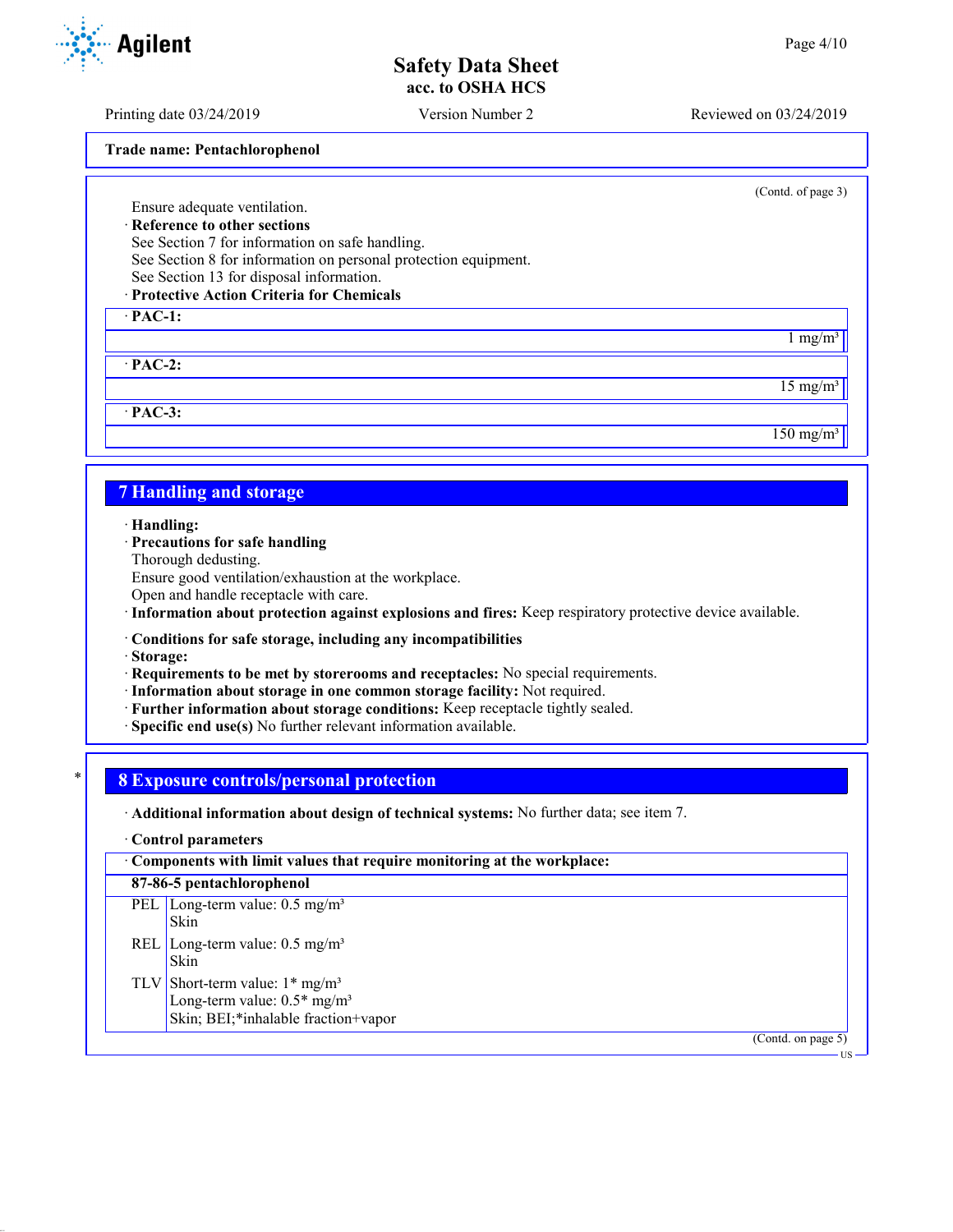Printing date 03/24/2019 Version Number 2 Reviewed on 03/24/2019

**Trade name: Pentachlorophenol**

|         | · Ingredients with biological limit values:<br>87-86-5 pentachlorophenol                                                                                                                                                                                                                                                                                                                                       |
|---------|----------------------------------------------------------------------------------------------------------------------------------------------------------------------------------------------------------------------------------------------------------------------------------------------------------------------------------------------------------------------------------------------------------------|
|         |                                                                                                                                                                                                                                                                                                                                                                                                                |
|         | BEI $\sqrt{2}$ mg/g creatinine                                                                                                                                                                                                                                                                                                                                                                                 |
|         | Medium: urine                                                                                                                                                                                                                                                                                                                                                                                                  |
|         | Time: prior to last shift of workweek                                                                                                                                                                                                                                                                                                                                                                          |
|         | Parameter: Total pentachlorophenol (background)                                                                                                                                                                                                                                                                                                                                                                |
|         | $5$ mg/L                                                                                                                                                                                                                                                                                                                                                                                                       |
|         | Medium: plasma                                                                                                                                                                                                                                                                                                                                                                                                 |
|         | Time: end of shift                                                                                                                                                                                                                                                                                                                                                                                             |
|         | Parameter: Free pentachlorophenol (background)                                                                                                                                                                                                                                                                                                                                                                 |
|         | Additional information: The lists that were valid during the creation were used as basis.                                                                                                                                                                                                                                                                                                                      |
|         | <b>Exposure controls</b>                                                                                                                                                                                                                                                                                                                                                                                       |
|         | · Personal protective equipment:                                                                                                                                                                                                                                                                                                                                                                               |
|         | · General protective and hygienic measures:                                                                                                                                                                                                                                                                                                                                                                    |
|         | Keep away from foodstuffs, beverages and feed.                                                                                                                                                                                                                                                                                                                                                                 |
|         | Immediately remove all soiled and contaminated clothing.                                                                                                                                                                                                                                                                                                                                                       |
|         | Wash hands before breaks and at the end of work.                                                                                                                                                                                                                                                                                                                                                               |
|         | Store protective clothing separately.                                                                                                                                                                                                                                                                                                                                                                          |
|         | Avoid contact with the eyes and skin.                                                                                                                                                                                                                                                                                                                                                                          |
|         | · Breathing equipment:                                                                                                                                                                                                                                                                                                                                                                                         |
|         | When used as intended with Agilent instruments, the use of the product under normal laboratory conditions and                                                                                                                                                                                                                                                                                                  |
|         | with standard practices does not result in significant airborne exposures and therefore respiratory protection is not                                                                                                                                                                                                                                                                                          |
| needed. |                                                                                                                                                                                                                                                                                                                                                                                                                |
|         | Under an emergency condition where a respirator is deemed necessary, use a NIOSH or equivalent approved                                                                                                                                                                                                                                                                                                        |
|         | device/equipment with appropriate organic or acid gas cartridge.                                                                                                                                                                                                                                                                                                                                               |
|         | · Protection of hands:                                                                                                                                                                                                                                                                                                                                                                                         |
|         | Although not recommended for constant contact with the chemicals or for clean-up, nitrile gloves 11-13 mil<br>thickness are recommended for normal use. The breakthrough time is 1 hr. For cleaning a spill where there is<br>direct contact of the chemical, butyl rubber gloves are recommended 12-15 mil thickness with breakthrough times<br>exceeding 4 hrs. Supplier recommendations should be followed. |
|         | Material of gloves                                                                                                                                                                                                                                                                                                                                                                                             |
|         | For normal use: nitrile rubber, 11-13 mil thickness                                                                                                                                                                                                                                                                                                                                                            |
|         | For direct contact with the chemical: butyl rubber, 12-15 mil thickness                                                                                                                                                                                                                                                                                                                                        |
|         | The selection of the suitable gloves does not only depend on the material, but also on further marks of quality and                                                                                                                                                                                                                                                                                            |
|         | varies from manufacturer to manufacturer.                                                                                                                                                                                                                                                                                                                                                                      |
|         | · Penetration time of glove material                                                                                                                                                                                                                                                                                                                                                                           |
|         | For normal use: nitrile rubber: 1 hour                                                                                                                                                                                                                                                                                                                                                                         |
|         | For direct contact with the chemical: butyl rubber: >4 hours                                                                                                                                                                                                                                                                                                                                                   |
|         | · Eye protection:                                                                                                                                                                                                                                                                                                                                                                                              |
|         | Tightly sealed goggles                                                                                                                                                                                                                                                                                                                                                                                         |
|         |                                                                                                                                                                                                                                                                                                                                                                                                                |
|         |                                                                                                                                                                                                                                                                                                                                                                                                                |

(Contd. on page 6)

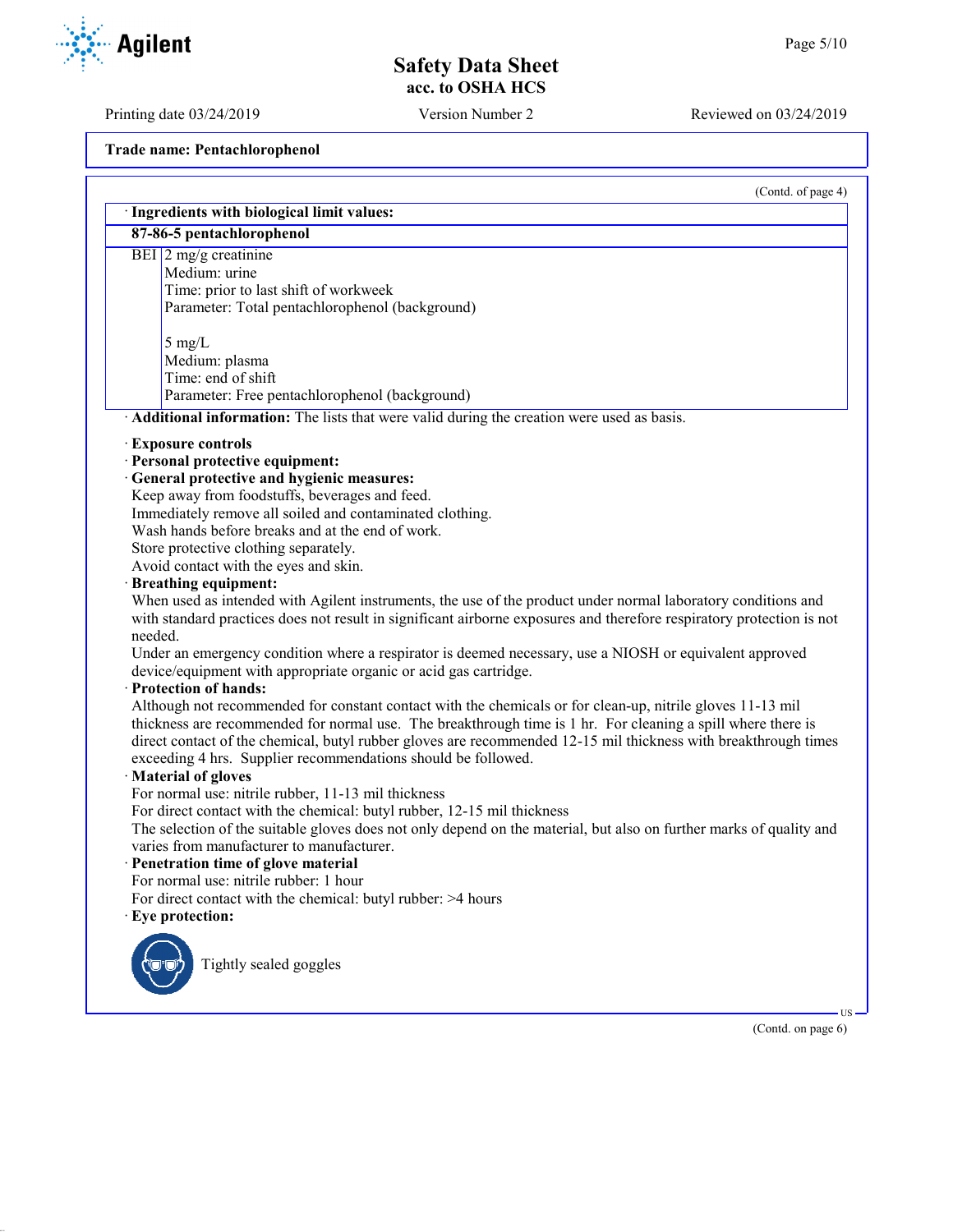Printing date 03/24/2019 Version Number 2 Reviewed on 03/24/2019

**Trade name: Pentachlorophenol**

(Contd. of page 5)

| <b>9 Physical and chemical properties</b>                                                         |                                                                            |  |  |
|---------------------------------------------------------------------------------------------------|----------------------------------------------------------------------------|--|--|
| · Information on basic physical and chemical properties<br><b>General Information</b>             |                                                                            |  |  |
| · Appearance:<br>Form:                                                                            | Solid                                                                      |  |  |
| Color:                                                                                            | Not determined.                                                            |  |  |
| $\cdot$ Odor:                                                                                     | Characteristic                                                             |  |  |
| Odor threshold:                                                                                   | Not determined.                                                            |  |  |
| · pH-value:                                                                                       | Not applicable.                                                            |  |  |
| Change in condition<br><b>Melting point/Melting range:</b><br><b>Boiling point/Boiling range:</b> | 189 °C (372.2 °F)<br>309-310 °C (588.2-590 °F)                             |  |  |
| · Flash point:                                                                                    | Not applicable.                                                            |  |  |
| · Flammability (solid, gaseous):                                                                  | Product is not flammable.                                                  |  |  |
| · Decomposition temperature:                                                                      | Not determined.                                                            |  |  |
| · Auto igniting:                                                                                  | Not determined.                                                            |  |  |
| Danger of explosion:                                                                              | Product does not present an explosion hazard.                              |  |  |
| <b>Explosion limits:</b><br>Lower:<br>Upper:                                                      | Not determined.<br>Not determined.                                         |  |  |
| $\cdot$ Vapor pressure at 20 °C (68 °F):                                                          | $0.00008$ hPa $(0 \text{ mm Hg})$                                          |  |  |
| $\cdot$ Density at 20 °C (68 °F):                                                                 | 1.978 g/cm <sup>3</sup> (16.50641 lbs/gal)                                 |  |  |
| · Relative density                                                                                | Not determined.                                                            |  |  |
| · Vapor density                                                                                   | Not applicable.                                                            |  |  |
| · Evaporation rate                                                                                | Not applicable.                                                            |  |  |
| · Solubility in / Miscibility with<br>Water at 20 $^{\circ}$ C (68 $^{\circ}$ F):                 | $0.02$ g/l                                                                 |  |  |
| · Partition coefficient (n-octanol/water): Not determined.                                        |                                                                            |  |  |
| · Viscosity:<br>Dynamic:<br>Kinematic:<br><b>VOC</b> content:                                     | Not applicable.<br>Not applicable.<br>$0.00 \%$<br>$0.0$ g/l / 0.00 lb/gal |  |  |
| <b>Solids content:</b><br>Other information                                                       | 100.0%<br>No further relevant information available.                       |  |  |

## **10 Stability and reactivity**

· **Reactivity** No further relevant information available.

· **Chemical stability**

· **Thermal decomposition / conditions to be avoided:** No decomposition if used according to specifications.

- · **Possibility of hazardous reactions** No dangerous reactions known.
- · **Conditions to avoid** No further relevant information available.

(Contd. on page 7)

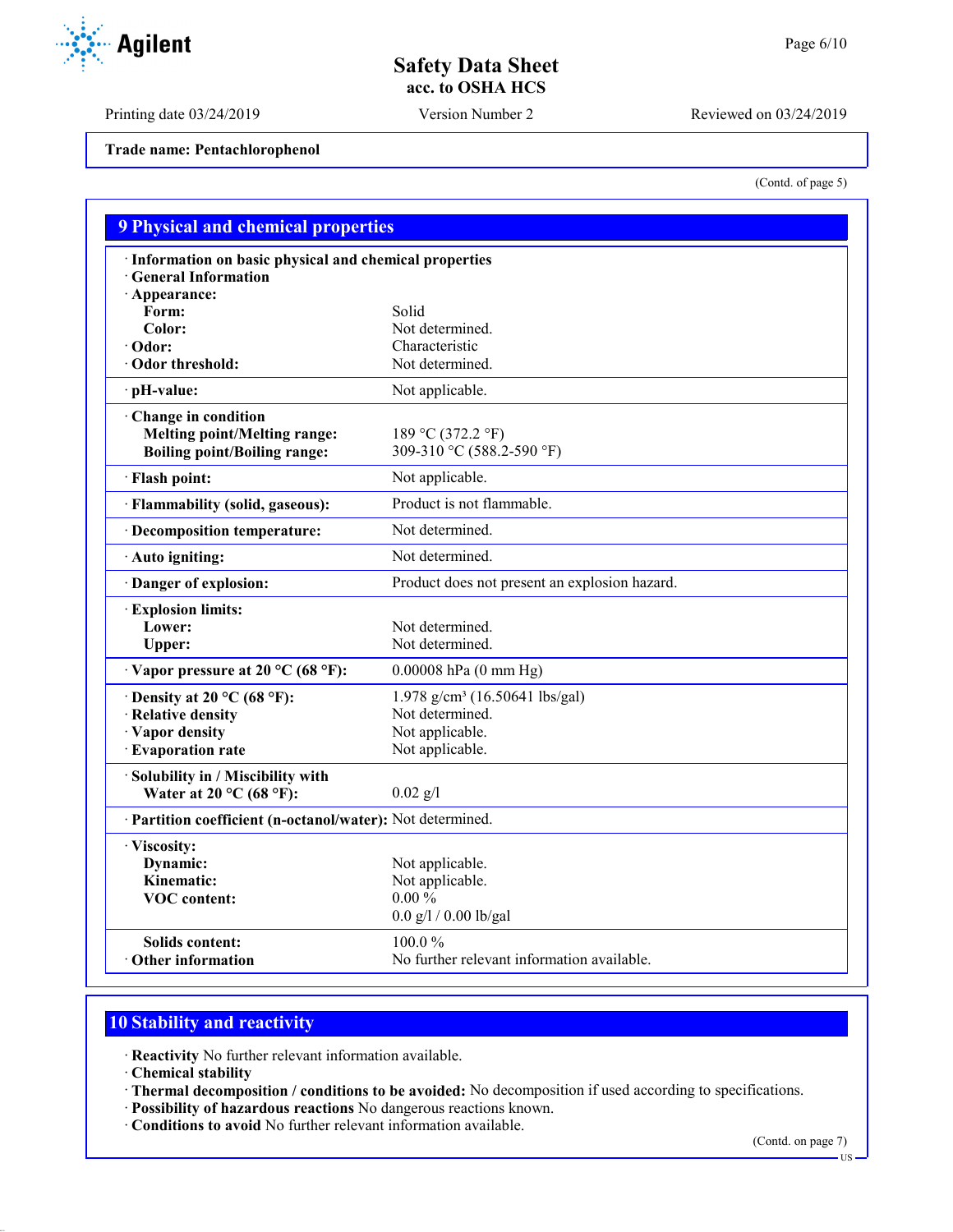Printing date 03/24/2019 Version Number 2 Reviewed on 03/24/2019

**Trade name: Pentachlorophenol**

· **Incompatible materials:** No further relevant information available.

· **Hazardous decomposition products:** No dangerous decomposition products known.

## **11 Toxicological information**

· **Information on toxicological effects**

· **Acute toxicity:**

· **LD/LC50 values that are relevant for classification:**

| <b>ATE (Acute Toxicity Estimate)</b> |      |                          |  |  |
|--------------------------------------|------|--------------------------|--|--|
| Oral                                 | LD50 | $27 \text{ mg/kg}$ (rat) |  |  |
| Dermal                               | LD50 | $96 \text{ mg/kg}$ (rat) |  |  |

Inhalative  $LC50/4$  h 355 mg/L (rat)

**87-86-5 pentachlorophenol**

| Oral   | LD50 | $\sqrt{27}$ mg/kg (rat)            |
|--------|------|------------------------------------|
| Dermal | LD50 | $96$ mg/kg (rat)                   |
|        |      | Inhalative LC50/4 h 355 mg/L (rat) |

#### · **Primary irritant effect:**

· **on the skin:** Irritant to skin and mucous membranes.

· **on the eye:** Irritating effect.

· **Sensitization:** No sensitizing effects known.

· **Additional toxicological information:**

· **Carcinogenic categories**

· **IARC (International Agency for Research on Cancer)**

· **NTP (National Toxicology Program)**

· **OSHA-Ca (Occupational Safety & Health Administration)**

Substance is not listed.

## **12 Ecological information**

- · **Toxicity**
- · **Aquatic toxicity:** No further relevant information available.
- · **Persistence and degradability** No further relevant information available.
- · **Behavior in environmental systems:**
- · **Bioaccumulative potential** No further relevant information available.
- · **Mobility in soil** No further relevant information available.
- · **Additional ecological information:**
- · **General notes:**
- Water hazard class 3 (Assessment by list): extremely hazardous for water

Do not allow product to reach ground water, water course or sewage system, even in small quantities.

Danger to drinking water if even extremely small quantities leak into the ground.

- · **Results of PBT and vPvB assessment**
- · **PBT:** Not applicable.
- · **vPvB:** Not applicable.

(Contd. on page 8)



(Contd. of page 6)

2B

R

US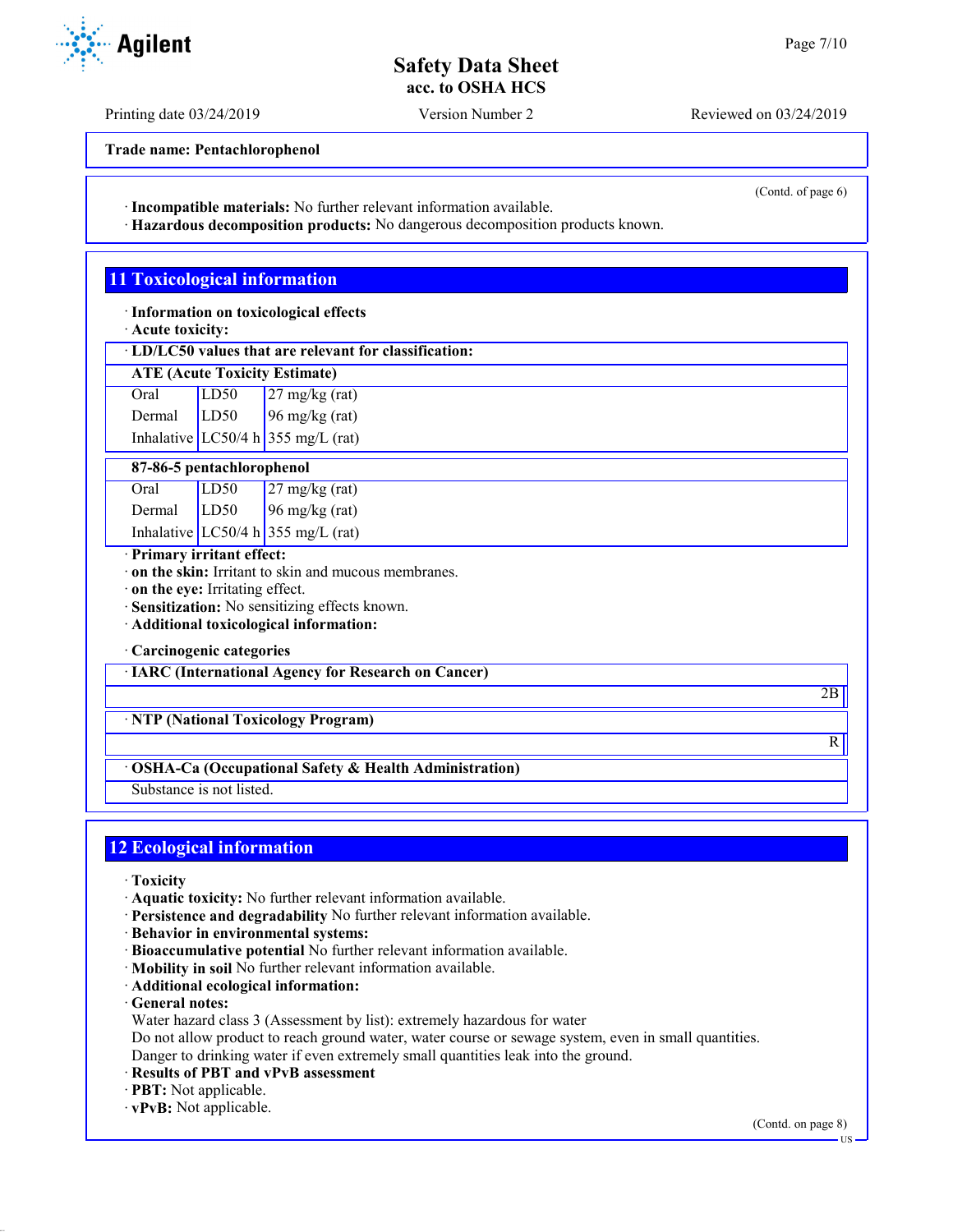Printing date 03/24/2019 Version Number 2 Reviewed on 03/24/2019

**Trade name: Pentachlorophenol**

· **Other adverse effects** No further relevant information available.

#### **13 Disposal considerations**

· **Waste treatment methods**

· **Recommendation:**

Must not be disposed of together with household garbage. Do not allow product to reach sewage system.

- · **Uncleaned packagings:**
- · **Recommendation:** Disposal must be made according to official regulations.

| <b>UN2020</b><br>Chlorophenols, solid<br>CHLOROPHENOLS, SOLID, MARINE POLLUTANT<br>CHLOROPHENOLS, SOLID |
|---------------------------------------------------------------------------------------------------------|
|                                                                                                         |
|                                                                                                         |
|                                                                                                         |
|                                                                                                         |
|                                                                                                         |
|                                                                                                         |
|                                                                                                         |
|                                                                                                         |
| $6 - 1$                                                                                                 |
| 6.1                                                                                                     |
|                                                                                                         |
| $6 - 1$                                                                                                 |
| 6.1                                                                                                     |
|                                                                                                         |
| $\mathbf{I}$                                                                                            |
|                                                                                                         |
| Symbol (fish and tree)                                                                                  |
| Warning: Toxic substances                                                                               |
| 60                                                                                                      |
| $6.1 - 04$                                                                                              |
| A                                                                                                       |
| Transport in bulk according to Annex II of<br>Not applicable.                                           |
|                                                                                                         |



(Contd. of page 7)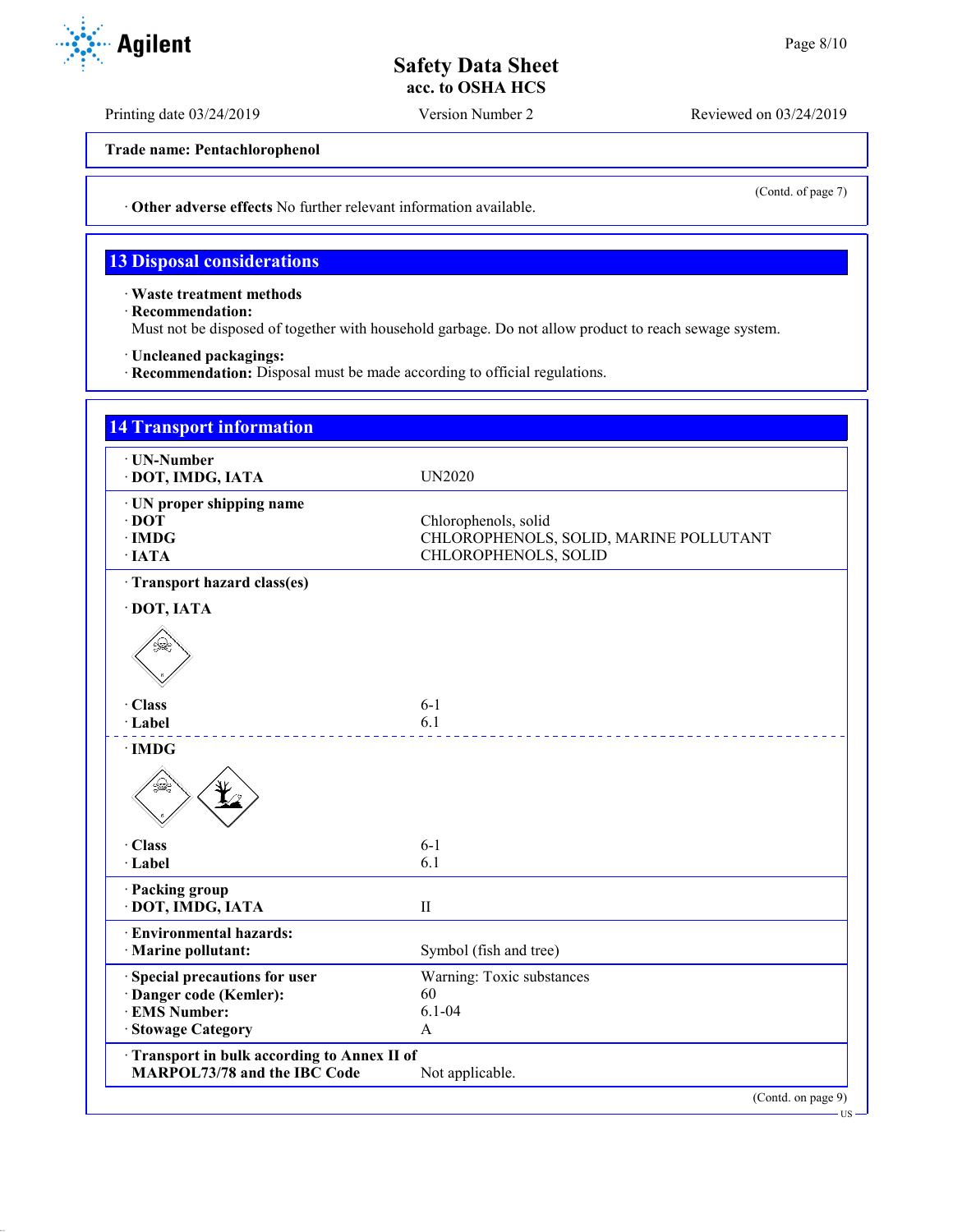Printing date 03/24/2019 Version Number 2 Reviewed on 03/24/2019

**Trade name: Pentachlorophenol**

|                                     |                                                                  | (Cond. of page 8) |
|-------------------------------------|------------------------------------------------------------------|-------------------|
| : Transport/Additional information: |                                                                  |                   |
| · DOT<br>· Hazardous substance:     | 10 lbs, $4.54 \text{ kg}$                                        |                   |
| · UN "Model Regulation":            | UN 3155 PENTACHLOROPHENOL, 6.1, II,<br>ENVIRONMENTALLY HAZARDOUS |                   |

#### **15 Regulatory information**

· **Safety, health and environmental regulations/legislation specific for the substance or mixture**

· **Sara**

· **Section 355 (extremely hazardous substances):**

Substance is not listed.

· **Section 313 (Specific toxic chemical listings):**

Substance is listed.

· **TSCA (Toxic Substances Control Act):**

Substance is listed.

· **Proposition 65**

· **Chemicals known to cause cancer:**

Substance is listed.

· **Chemicals known to cause reproductive toxicity for females:**

Substance is not listed.

· **Chemicals known to cause reproductive toxicity for males:**

Substance is not listed.

Substance is not listed.

· **Chemicals known to cause developmental toxicity:**

· **Carcinogenic categories**

· **EPA (Environmental Protection Agency)**

· **TLV (Threshold Limit Value established by ACGIH)**

· **NIOSH-Ca (National Institute for Occupational Safety and Health)**

Substance is not listed.

· **Chemical safety assessment:** A Chemical Safety Assessment has not been carried out.

#### **16 Other information**

The information contained in this document is based on Agilent's state of knowledge at the time of preparation. No warranty as to its accurateness, completeness or suitability for a particular purpose is expressed or implied.

· **Department issuing SDS:** Document Control / Regulatory

· **Contact:** regulatory@ultrasci.com

· **Date of preparation / last revision** 03/24/2019 / 1

(Contd. on page 10) US

L

A3

**Agilent**